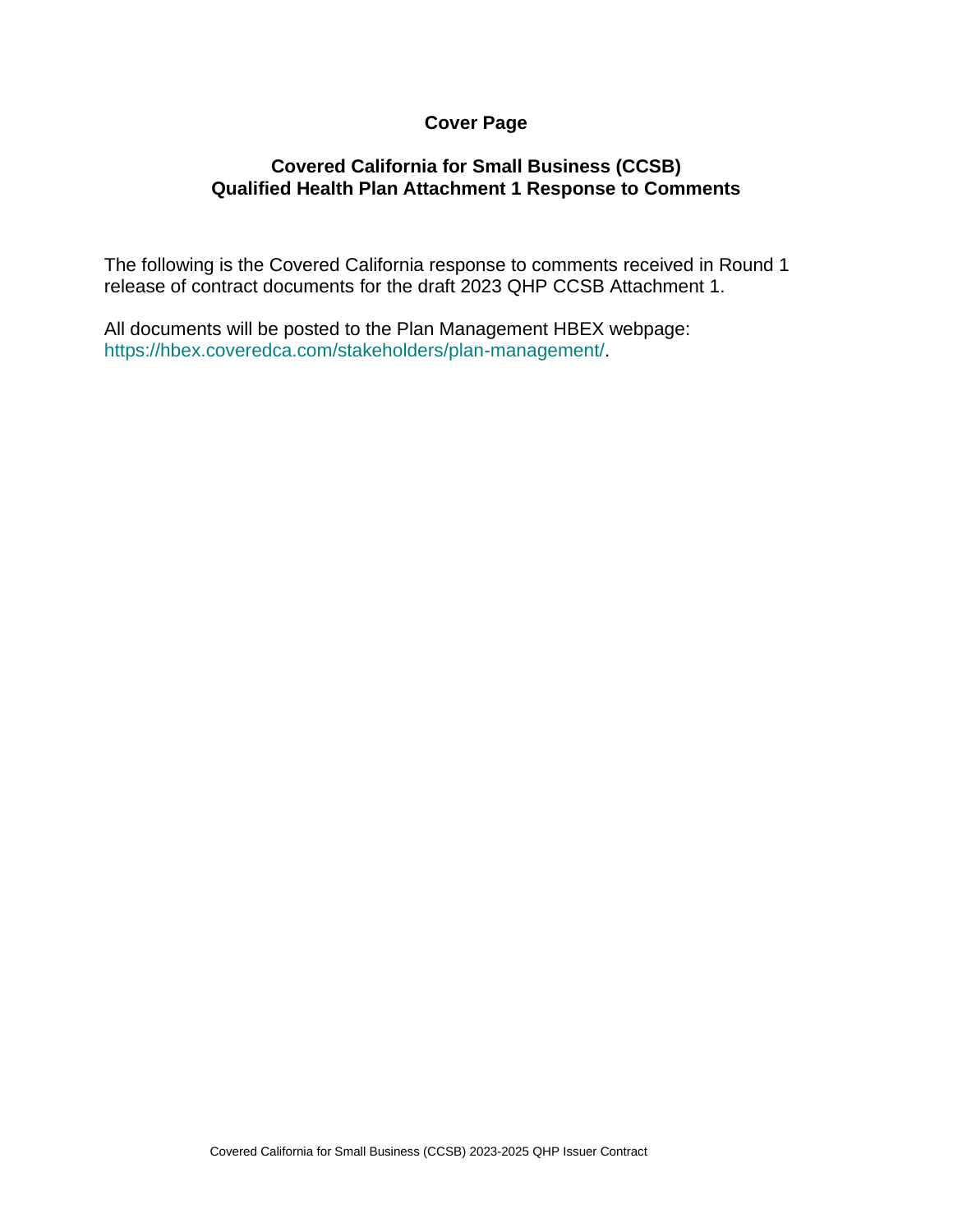### **COMMENT TEMPLATE - Draft 2023 - 2025 CCSB QHP Attachment 7 for Quality, Equity, And**

#### **Delivery System Transformation Requirements and Improvement Strategy**

| <b>Article</b> | Section # | <b>Comment Date</b> | <b>Comment</b>                                                                                                                                                                                                                                                                                                                                                                                                                                                                                                                                                 | <b>Covered California Response</b>                                                                                                                                                                                                                                                                                                                                                                                                                                                                                                                                                                                                                                                                                                     |
|----------------|-----------|---------------------|----------------------------------------------------------------------------------------------------------------------------------------------------------------------------------------------------------------------------------------------------------------------------------------------------------------------------------------------------------------------------------------------------------------------------------------------------------------------------------------------------------------------------------------------------------------|----------------------------------------------------------------------------------------------------------------------------------------------------------------------------------------------------------------------------------------------------------------------------------------------------------------------------------------------------------------------------------------------------------------------------------------------------------------------------------------------------------------------------------------------------------------------------------------------------------------------------------------------------------------------------------------------------------------------------------------|
|                | 1.02.2    | 11/5/21             | Use of HEI data will likely result in material differences on some HEDIS measures from what<br>we produce ourselves. Covered CA should expect to have to work with us to produce<br>accurate results using data from our electronic health record or other sources.                                                                                                                                                                                                                                                                                            | Covered California will engage with issuers to ensure disparities measure<br>performance through HEI data submission is accurate.                                                                                                                                                                                                                                                                                                                                                                                                                                                                                                                                                                                                      |
| $\overline{2}$ | 2.04.1    | 11/5/21             | We recommend removing parts 2 and 3 of this requirement until Collaborative Care Models<br>can be further defined with additional guidance including a way to identify these providers<br>and applicable claims codes. We do not currently have a way to clearly identify these<br>practices and we do not reimburse providers for Collaborative Care Model services due to<br>unknown financial impacts. Currently Integration of Behavioral Health takes place at the<br>health plan level through Case Management using an Integrated Care Management model | Covered California will define the Collaborative Care Model in this article by<br>referring to the AIMS Center at the University of Washington<br>(https://aims.uw.edu/collaborativecare). Covered California has provided the<br>Collaborative Care Model claims codes in the Certification Application to support<br>reporting on this requirement. We believe that behavioral health integration is most<br>effective through integration at the delivery system, especially between primary<br>care and behavioral health providers. Case management is important but it is not<br>sufficient.                                                                                                                                     |
| 3              | 3.02.23   | 11/5/21             | Please clarify or define the "expected rates" to be used when assessing the DPP outcomes<br>and triggering a corrective action plan.                                                                                                                                                                                                                                                                                                                                                                                                                           | The CDC Diabetes Prevention Impact Toolkit is a potential tool QHP issuers can<br>use to determine "expected rates" for the Diabetes Prevention Program. The tool<br>can determine projected health effects of the National DPP lifestyle change<br>program on their population at risk for diabetes, such as projected participation<br>rates. Here are two potential gaps where Covered California believes is<br>appropriate for triggering a corrective action plan: 1) a gap between the percent of<br>enrollees identified as high risk and percent of enrollees who should have been<br>identified as high risk (using the CDC tool); and 2) a gap between 1) and the<br>percent of enrollees who actually use the DPP service. |